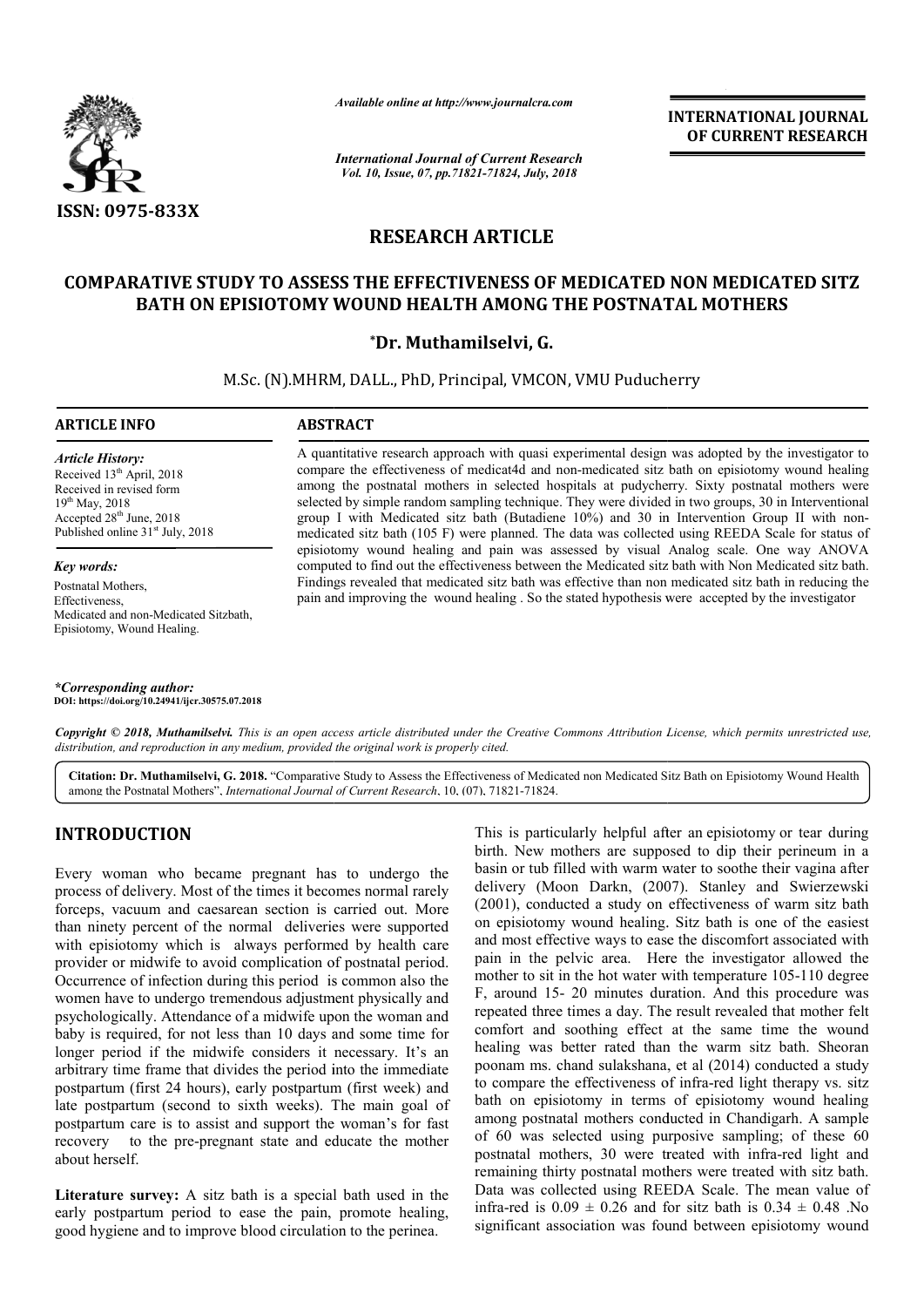healing of the postnatal mothers treated with infra-red light therapy and sitz bath and selected variables( $p=0.001$ ).

**Statement of the problem:** Comparative Study To Assess The Effectiveness Of Medicated With Non Medicated Sitz Bath On Episiotomy Wound Healing Among Postnatal Mothers in Selected Hospital at Pondicherry.

### **Objectives of the study**

- Assess the status of the episiotomy wound before and after administration of Medicated and Non-Medicated sitz bath.
- Assess the level of pain before and after administration of Medicated and Non Medicated Sitz bath.
- Compare the effectiveness between Medicated and Non- medicated Sitz bath in episiotomy wound healing.
- Associate the pre level of pain and status of episiotomy wound healing in Medicated Sitz bath with selected demographic variables.

## **Hypotheses**

- **H1**: There is significant difference between Medicated and Non- Medicated sitz bath in episiotomy wound healing.
- **H2**: There is significant difference between Medicated than Non -Medicated sitz bath in level of pain.
- **H3**: There is significant association between the episiotomy wound healing with selected demographic variables such as age, education, occupation, family income per month and parity.

# **MATERIALS AND METHODS**

**Design:** Quantitative approach with quasi experimental design.

**Sample size:** Sixty postnatal mothers with episiotomy wound

**SAMPLING TECHINIQUE** simple random technique and they were randomly allocated 30samples for each group.

**Tool: parta:** Demographic variables**,** 

Part B: REEDA Scale to assess the episiotomy wound healing process with five main area of assessment such as redness, edema, and ecchymosis of the perineal area, discharge from wound and approximation of the edges.

Part C: Visual Analog Scale used to assess the episiotomy pain for postnatal mothers. It consists of 5 criteria such as no pain, mild pain, moderate pain, severe pain and worst pain.

**Etical consideration:**Formal written permission was obtained from the hospital and individual consent obtained from the client.

**Data collection:** After allotment, pain and status of wound for both groups assessed before intervention. Group I was administered with Medicated sitz bath (Betadine 10%) given for 3 times per day for one week.

Group II used non- medicated (warm water) sitz bath (105 degree F) 3 times per day one week. Post- test carried out using the same scales.

# **RESULTS AND DISCUSSION**

The study findings shows that Intervention Group (I) , the pre test out of 30 postnatal mothers 18 (60%) were belongs to moderate status, 12 (40%) had severe in status of episiotomy wound healing. In post test out of 30 postnatal mothers, 10 (33.3%) with good status of episiotomy wound healing, 20 (66.67%) were in mild status of episiotomy wound healing. In Intervention Group II, the pre test out of 30 postnatal mothers, 17 (56.67%) had moderate wound healing process, 13 (43.33%) were in severe. In post test out of 30 postnatal mothers 1 (3.3%) had to good episiotomy wound healing process, 11 (36.67%) were in to mild episitomy wound healing process, 18(60%) indicate that moderately episitomy wound healing process. Similar study conducted to assess the effectiveness of medicated sitz bath on episiotomy wound healing among postnatal mothers in experimental group to shows that highest mean score (6.4±2.1) was obtained on day 1 whereas the lowest mean score  $(0.4\pm 0.6)$  was obtained on day 3 after providing medicated sitz bath. Hence the differences in episiotomy wound healing among postnatal mothers were highly significant in experimental group.

In Intervention group I, In pre test out of 30 postnatal mothers 2 (6.6%) were in No pain, 1 (3.3%) had in Mild pain and 4 (13.3%) were belongs to Moderate pain, 11(36.6%) were in severe pain,12 (40%) were belongs to worst imaginable pain. In post test out of 30 postnatal mothers 19 (63.33%) had in No pain, 9 (30%) were belongs to Mild pain and 2 (6.67%) were in Moderate pain. In Intervention Group II, In pre test out of 30 postnatal mothers 18 (60%) were belongs to severe pain, 12 (40%) had in worst Imaginable pain. In post test out of 30 postnatal mothers 13 (43.3%) had mild pain, 17 (56.6%) were in moderate pain and for none of them sever and worst imaginable pain. The study findings showed that, the paired 't' tests results on medicated resulted in Mean score 0.933and Standard Deviation 0.827, with p value  $($ <0.05 $)$  and non medicated results in Mean score was 10.03and Standard Deviation was  $1.473$  with p value ( $>0.05$ ) the REEDA Scale value is significant. This result shows that, medicated sitz bath was effective than non medicated sitz bath. So that the investigator accepted ststed the hpothesis. This findings were in agreement with *Yashashri Subhash Pore* (2014), conducted a study on Effectiveness of moist heat and dry heat application on healing of episiotomy wound **.**The study conclude that The application of moist heat showed greater effect on Edema and Redness whereas it was less effective for Ecchymosis, Discharge and Approximation the REEDA scale score was higher before treatment but after treatment REEDA scale score was decreased. The comparative difference between moist heat and dry heat showed statistically significant however dry heat proved to be more effective than moist heat.

# **DISCUSSION**

Giving birth is a painful but joyous movement in every woman's life also it is life changing event with a lasting impact on women and their families. Every pregnant woman who undergoes the process of delivery may face either normal or instrumental.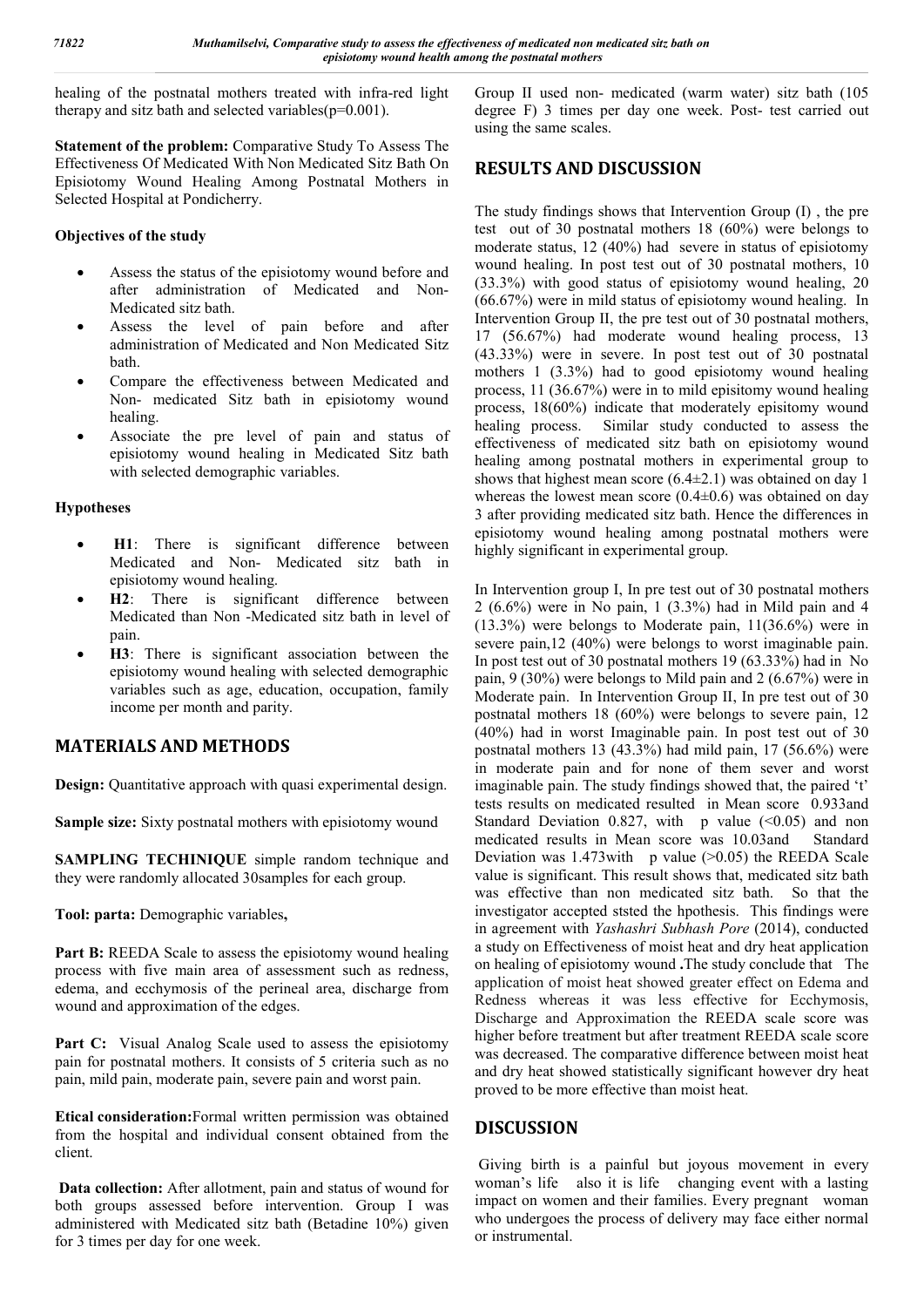| S.no | Reeda scale       | Medicated sitz bath |              |           |              |           | Non – medicated sitz bath |           |            |  |  |
|------|-------------------|---------------------|--------------|-----------|--------------|-----------|---------------------------|-----------|------------|--|--|
|      |                   | Pre test            |              |           | Post test    |           | Pre test                  |           | Post test  |  |  |
|      |                   | Frequency           | Percentage % | Frequency | Percentage % | Frequency | Percentage                | Frequency | Percentage |  |  |
|      | Good(0)           |                     |              | . 0       | 33.33        |           |                           |           |            |  |  |
|      | Mild $(1-5)$      |                     |              | 20        | 66.67        |           |                           |           | 36.67      |  |  |
|      | $Modernate(6-10)$ | 18                  | 60           |           |              |           | 56.67                     |           | 60         |  |  |
|      | Severe (11-15)    |                     | 40           |           |              |           | 43.33                     |           |            |  |  |
|      | Total             | 30                  | 100          | 30        | 100          | 30        | 100                       | 30        | 100        |  |  |

#### **The first objective was to assess the episiotomy status before administration of Medicated with Non Medicated sitz bath among postnatal mothers**

#### **The second objective was to assess the pain before and after administration of Medicated and Non Medicated sitz bath**

| S. No. | Visual analong scale         | Medicated sitz bath |              |           |              | Non – medicated sitz bath |            |           |            |  |
|--------|------------------------------|---------------------|--------------|-----------|--------------|---------------------------|------------|-----------|------------|--|
|        |                              | Pre test            |              | Post test |              | Pre test                  |            | Post test |            |  |
|        |                              | Frequency           | Percentage % | Frequency | Percentage % | Frequency                 | Percentage | Frequency | Percentage |  |
|        | No pain $(0)$                |                     | 6.6          | 19        | 63.33        |                           |            |           |            |  |
|        | Mild pain $(1-3)$            |                     | 3.3          |           | 30           |                           |            |           | 43.3       |  |
|        | Moderate $\text{pain}(4-6)$  |                     | 13.3         |           | 6.67         |                           |            |           | 56.6       |  |
|        | Severe pain (7-9)            |                     | 36.6         |           |              | 18                        | 60         |           |            |  |
|        | Worst imaginable pain $(10)$ |                     | 40           |           |              |                           | 40         |           |            |  |
| Total  |                              | 30                  | 100          | 30        | 100          | 30                        | 100        | 30        | 100        |  |

#### **The third objective was to compare the effectiveness between Medicated and Non Medicated sitz bath in episiotomy wound healing.**

| Groups                        | Medicated sitz bath |       |          | Non-medicated sitz bath |          |          | $\mathbf{r}$<br>Dt | t-value | p- value     |
|-------------------------------|---------------------|-------|----------|-------------------------|----------|----------|--------------------|---------|--------------|
|                               | mean                | SЕ    | variance | mean                    | αr<br>SD | variance |                    |         |              |
| Episiotomy wound:<br>l status | 0.933               | 0.827 | 0.685    | 10.03                   | .473     | 17       | $\sim$<br>-        | 33.369  | $< 0.05$ (S) |
| Level of pain                 | J.                  | 1.149 | $\sim$   |                         | 0.909    | 0.827    | 20<br><u>.</u>     | 31.016  | $< 0.05$ (S) |

\*Significant at p value <0.05

#### **Comparison between medicated and non-medicatedsitz bath in episiotomy wound status & level of pain**

| GROUPS              |       | Medicated sitz bath |       | Non- medicated sitz bath | F-value | P-value       |
|---------------------|-------|---------------------|-------|--------------------------|---------|---------------|
|                     | mean  | Variance            | mean  | variance                 |         |               |
| Reeda Scale         | 0.933 | 0.685               | 10.03 | $\sim$ .1                | 869.75  | *< $0.01$ (S) |
| Visual Analog Scale |       | $\sim$              |       | 0.827                    | 962.02  | *< $0.01$ (b. |

Significant at \*< 0.01

#### **One way anova repeated on episiotomy wound healing and pain in episiotomy on in intervention group i and intervention group II.**

|                     | Intervention Group I |                  | Intervention Group II |                 | $\sim$ T <sub>1</sub><br>value | value                     |
|---------------------|----------------------|------------------|-----------------------|-----------------|--------------------------------|---------------------------|
|                     | Mean                 | v v<br>V ariance | Mean                  | v v<br>Variance |                                |                           |
| REEDA<br>Scale      | 0.933                | 0.685            | 10.03                 | 171             | 869.75                         | $\leq 0.01$ (S)<br>$\ast$ |
| Visual Analog Scale | $\mathbf{v}$ .       | $\sim$           |                       | 0.827           | 962.02                         | $* < 0.01$ (S)            |

\* $(S -$ Significant at\* <0.01)